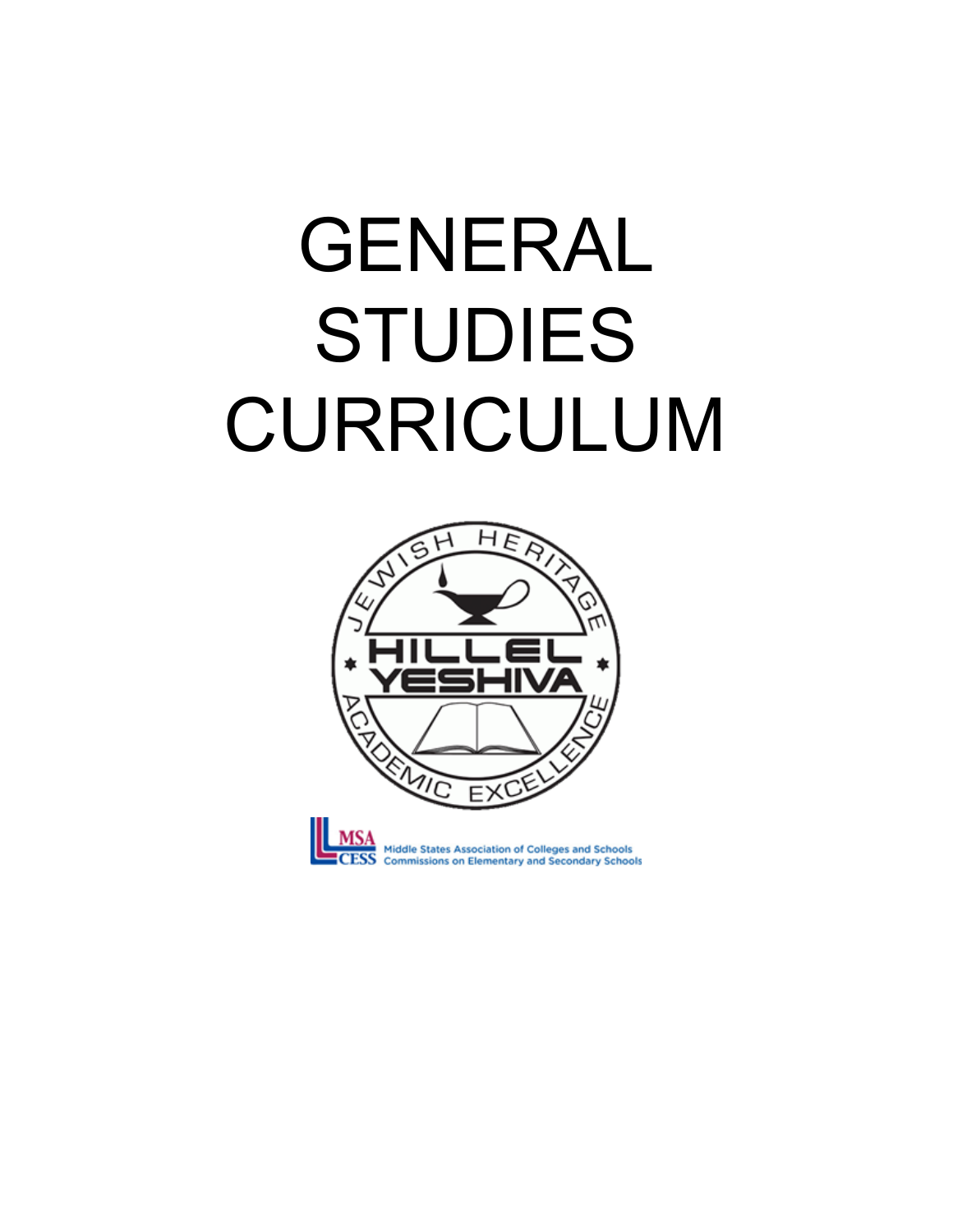# **Hillel Yeshiva High School General Studies Course Descriptions**

# **Math**

#### **Ninth Grade - Fundamentals of Algebra 1:**

As an introduction to the fundamentals of algebra, this course includes the following topics: order of operations, arithmetic of real numbers, simplifying and evaluating algebraic expressions, solving and graphing linear equations, rational expressions and strategies for solving word problems.

#### **Ninth Grade - Algebra 1:**

This is an elementary course that includes the following topics: real numbers, evaluation and simplification of algebraic expressions, solution and graphing of linear equations and inequalities, solution of simultaneous linear equations, factoring, solution of rational equations and strategies for the solution of word problems.

#### **Ninth Grade - Integrated Algebra:**

This is an honors course that reviews the concepts of Algebra I and covers the fundamental topics of Algebra II. Enrolled students who have not completed an Algebra I course, but have demonstrated a proficiency in prerequisite skills may be required to attend math labs and submit supplementary coursework.

#### **Ninth Grade - High Honors Algebra II:**

This is a high honors class for students who have successfully completed Algebra I. Topics include: relations, functions, and polynomials, rational and irrational expressions, complex numbers, conic sections, trigonometry, exponential and logarithmic functions and strategies for the solution of word problems.

#### **Tenth Grade - Fundamentals of Geometry:**

This introductory course provides students with an understanding of basic concepts in geometry including: geometric definitions, triangle relationships, polygons, perimeter, area, and volume, similar and congruent figures and circles.

#### **Tenth Grade - Geometry:**

This course provides students with an understanding of basic concepts in geometry in the context of a deductive structure.. Included are the following topics: geometric relationships congruent and similar figures, introduction to trigonometry, perpendicularity, parallel lines, polygons,and circles.

#### **Tenth Grade - High Honors Geometry:**

High Honors Geometry emphasizes the use of logical proofs to solve geometric problems. Students learn geometric relationships in the context of a deductive structure.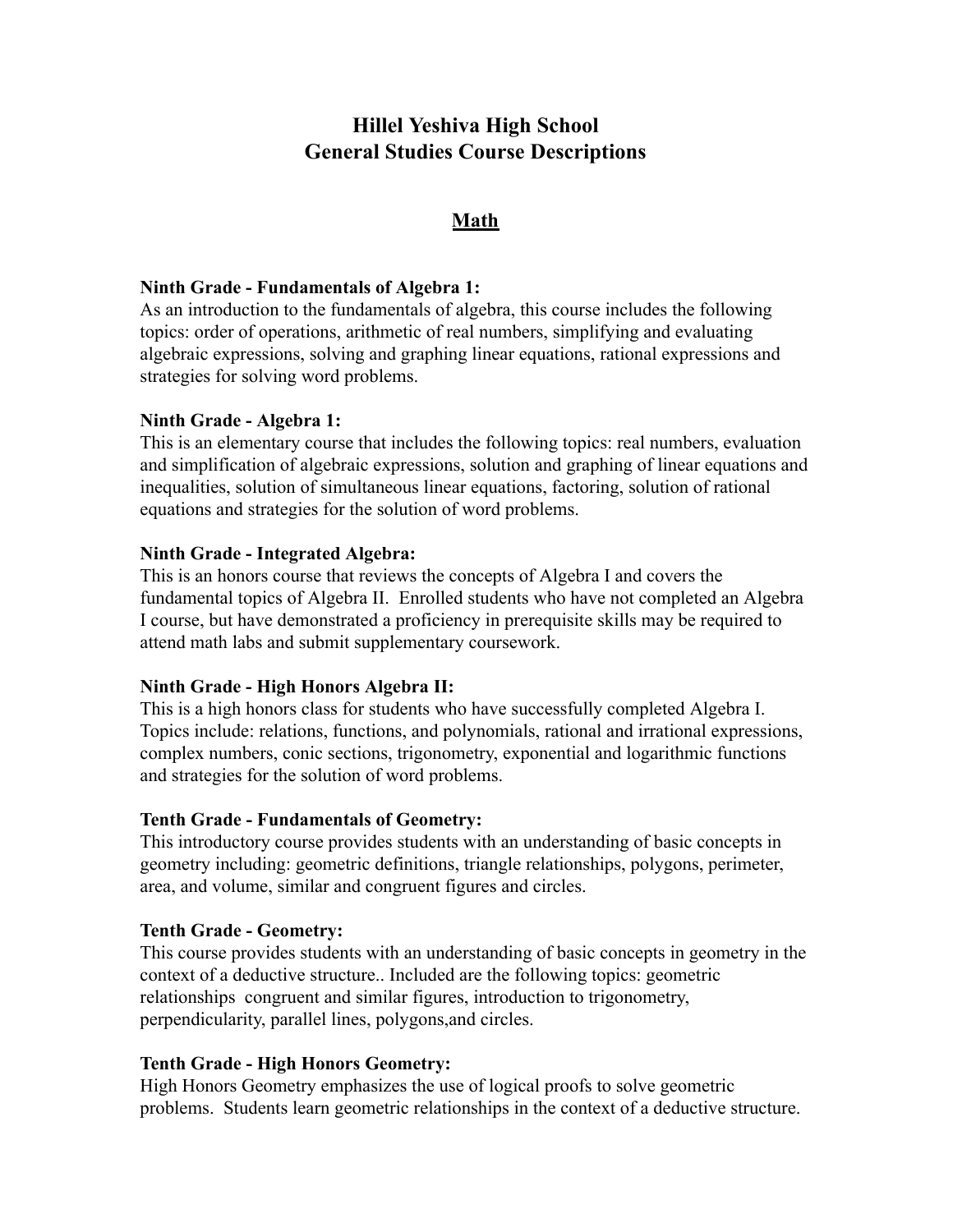Included are perimeter, area, volume, congruent and similar figures, perpendicularity, parallel lines, polygons, circles, locus, and alternate forms of proof.

## **Eleventh Grade - Fundamentals of Algebra II:**

This course reinforces and extends topics covered in Fundamentals of Algebra I. Topics include solutions of quadratic equations, inequalities, systems of equations, factoring, irrational expressions, complex numbers, conic sections and strategies for the solution of word problems.

# **Eleventh Grade - Algebra II:**

This course reinforces and extends topics covered in Algebra I. Topics include set theory, solving multi-step equations, advanced factoring, simplification of irrational expressions, complex numbers, solution and graphing of quadratic equations, conic sections,functions, trigonometric relationships and strategies for the solution of word problems.

**Eleventh Grade - High Honors Pre-Calculus:** This course includes advanced problem solving, advanced equation-solving techniques, functions, advanced concepts in trigonometry, advanced graphing techniques, sequences, series, probability, an introduction to concepts of calculus and strategies for the solution of word problems.

# **Twelfth Grade - Topics in Applied Math:**

Expanding on topics learned in previous math courses, this course includes the following topics: the solution of rational equations, second-degree equations, trigonometry, an introduction to probability and statistics and strategies for the solution of word problems.

#### **Twelfth Grade - Topics in Pre-Calculus/Introduction to Probability and Statistics:**

This course provides students with an introduction to the following concepts: the study of conic sections, trigonometric functions, probability, introductory topics in statistics and advanced problem solving strategies.

# **Twelfth Grade - Advanced Placement Calculus:**

This course covers all of the topics required for the Advanced Placement examination. Topics include: limits, derivatives, anti-derivatives, graphing, and advanced problem solving strategies.

#### **Senior Math Elective AP - Statistics:**

This is a college-level advanced placement course in statistics. The College Board describes the course as "equivalent to a one-semester, introductory, non-calculus-based college course in statistics. The course introduces students to the major concepts and tools for collecting, analyzing, and drawing conclusions from data. There are four themes in the AP Statistics course: exploring data, sampling and experimentation, anticipating patterns, and statistical inference. Students use technology, investigations, problem solving, and writing as they build conceptual understanding." Students will begin with a study of data patterns, sampling, and experimentation, anticipation of patterns, estimating and testing hypotheses, and numerical analyses of significance. Students will learn how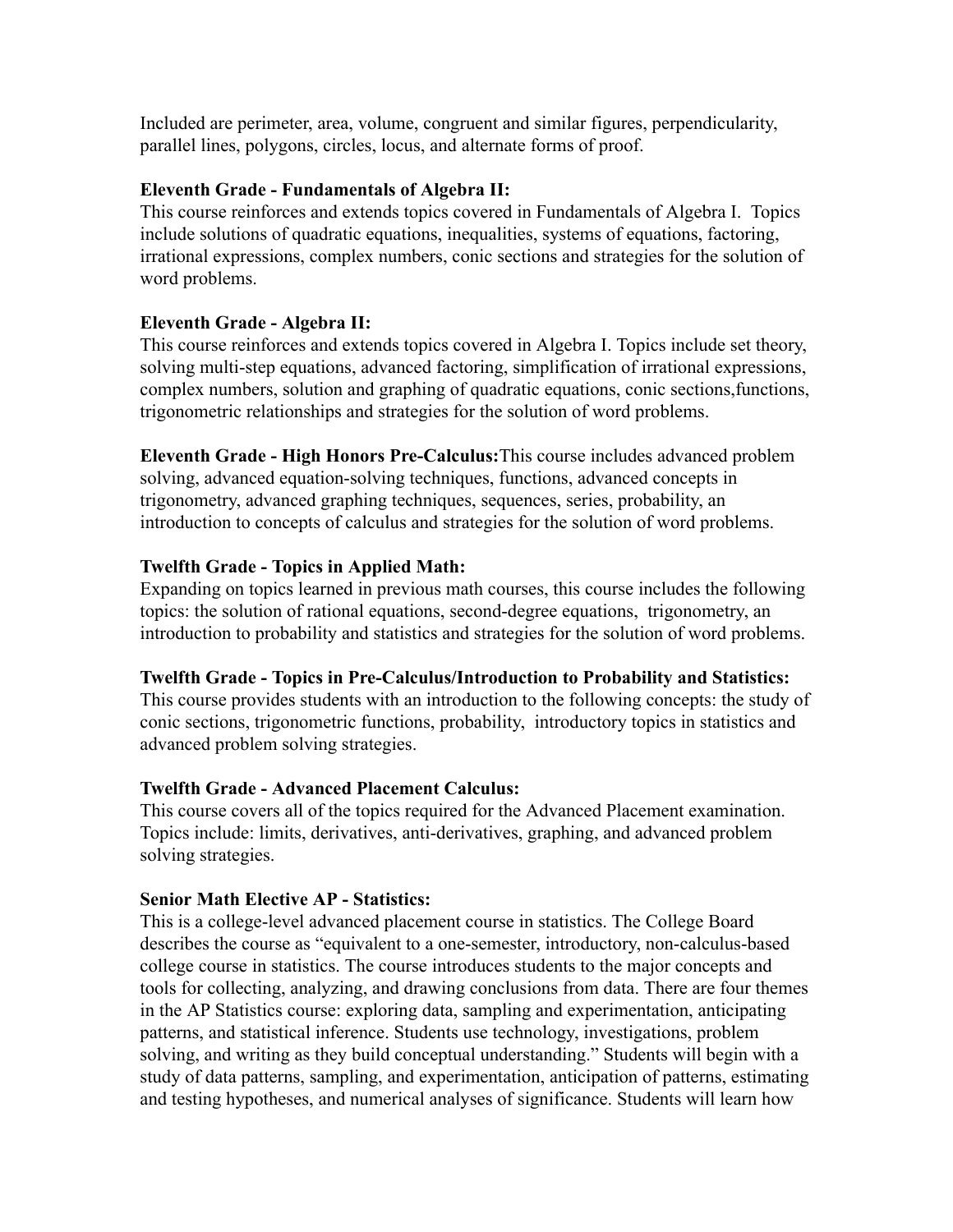to set up, conduct, and interpret data from their own independent studies and will be well equipped to form intelligent statistical based scientific arguments by the end of the course.

#### **Math Lab:**

Students who need extra help may drop by at any time during lab hours for individualized tutoring. Please see a math instructor for current hours and location.

## **Science**

#### **Ninth Grade Science - Biology:**

The course begins with an overview of the underlying themes of biology and with the importance of cellular function as a basis of life. The student also becomes acquainted with the major cell organelles. In subsequent chapters the function of each cell structure is covered in detail. General laboratory techniques are also stressed in the weekly labs. Outside reading is included in this course to demonstrate the importance of biological concepts in everyday life. The course ends with a discussion of the interrelationship of organisms as they interact in the environment.

#### **Ninth Grade Science - High Honors Biology:**

This course is designed for the academically advanced student. Higher-level thinking is emphasized. Students are expected to complete all assignments on time. The main focus of the course is an overview of biological principles focusing on cellular biology and fundamentals of genetics and evolution. Outside reading is regularly utilized to enhance student engagement. Class discussion and inquiry methods are supplemented by frequent laboratory protocols designed to develop analytical thinking skills.

#### **Tenth Grade Science - Chemistry:**

Students discover concepts of chemistry through experimentation, demonstration, and discussion, then expand on their understanding through readings, problem sets, and student board work. Students are continuously challenged with problem sets and application questions, as well as lab reports and notebooks.

#### **Tenth Grade Science - High Honors Chemistry:**

Students will be presented with basic chemical concepts associated with an introductory chemistry courses. Students will conduct over 20 experiments, answer selected questions from the text, complete independent reading, and conduct research using the computer lab. One of the goals of this class is to provide students with enough background and understanding of chemistry that they will feel prepared for even the most rigorous college-level introductory chemistry course.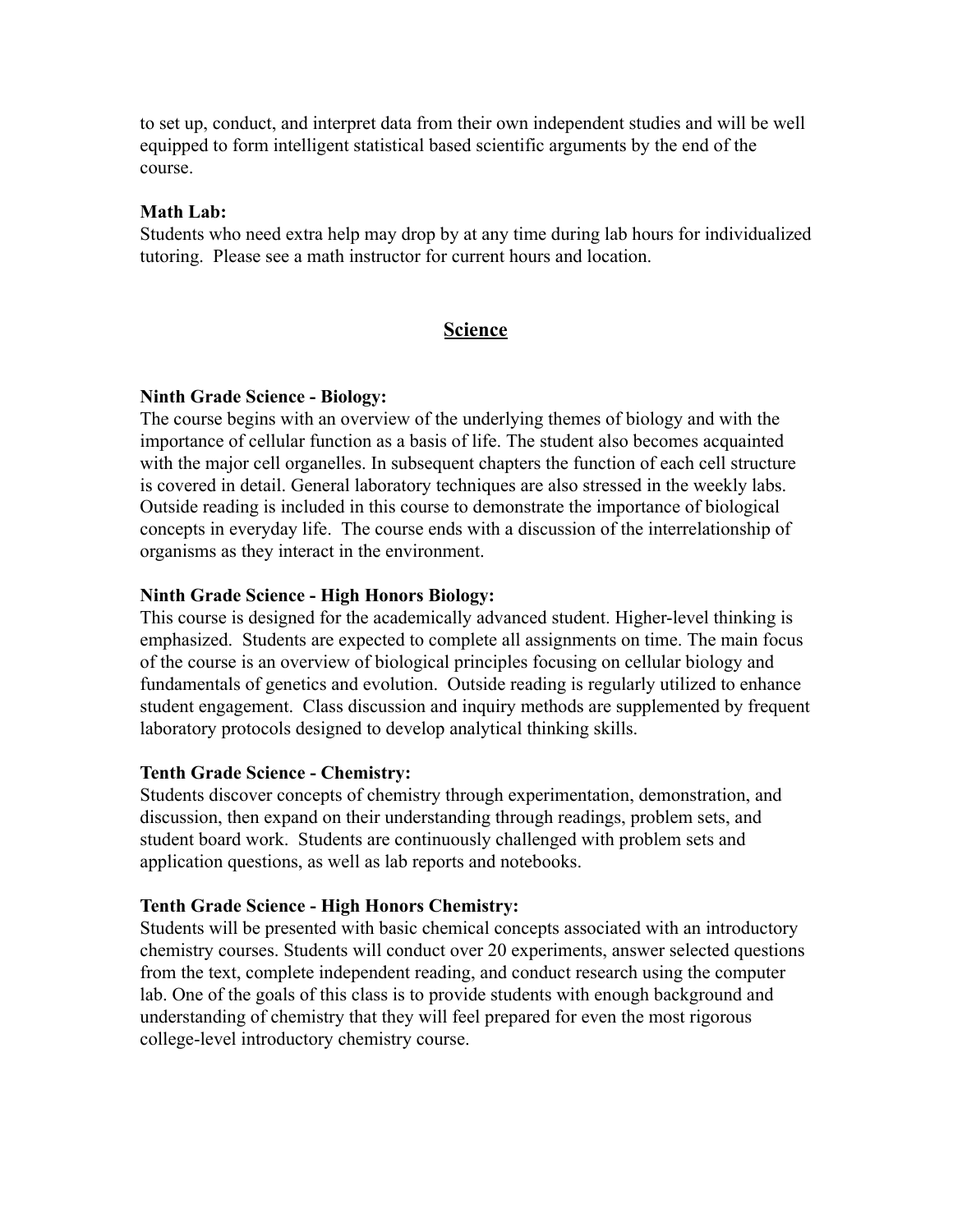# **Science Electives**

## **AP Biology:**

This course assumes a successful completion of first year Biology. The focus of the course parallels the requirements necessary to prepare for the AP Examination in Biology, in scope, level of complexity of thought, and course content. Frequent use of laboratory protocol (AP-mandated and also instructor-selected) further reinforce and clarify course content. Exposure to former AP exam questions, by topic, allows each student the opportunity to evaluate his or her potential for taking the AP Exam in Biology, offered in May.

## **AP Chemistry:**

The AP Chemistry students have already had a year of introductory chemistry. During this course we will refine and extend their knowledge of chemistry to meet the more rigorous requirements associated with the AP exam. Students will build upon past knowledge and learn completely new material, and they will apply this knowledge in experiments, lab reports, group discussion, and select book problems. With each topic, a selected set of old AP test questions will be assigned and reviewed. The goal is to prepare students thoroughly for the AP Exam in May.

## **AP Physics:**

Physics is the study of basic physical phenomena including motion, sound, light, electricity, and magnetism. As such it is the most fundamental of the sciences. The Advanced Placement curriculum includes three courses. The course most often offered at Hillel is Mechanics which covers concepts related to motion, force, and energy. The course is a rigorous examination of these topics and relies heavily on sophisticated problem solving strategies. It is therefore imperative that a College Physics student has a solid background in trigonometry, advanced algebra, and introductory calculus.

#### **AP Computer Science (Course A):**

According to the Advanced Placement course description, "The AP Computer Science (Course A) is an introductory course in computer science. Because the design and implementation of computer programs to solve problems involve skills that are fundamental to the study of computer science, a large part of the course is built around the development of computer programs that correctly solve a given problem. These programs should be understandable, adaptable, and, when appropriate, reusable. At the same time, the design and implementation of computer programs is used as a context for introducing other important aspects of computer science, including the development and analysis of algorithms, the development and use of fundamental data structures, different sorting algorithms, the study of standard algorithms and typical applications, and the use of logic and formal methods. Students currently practice programming in Java which is an Object Oriented Program environment.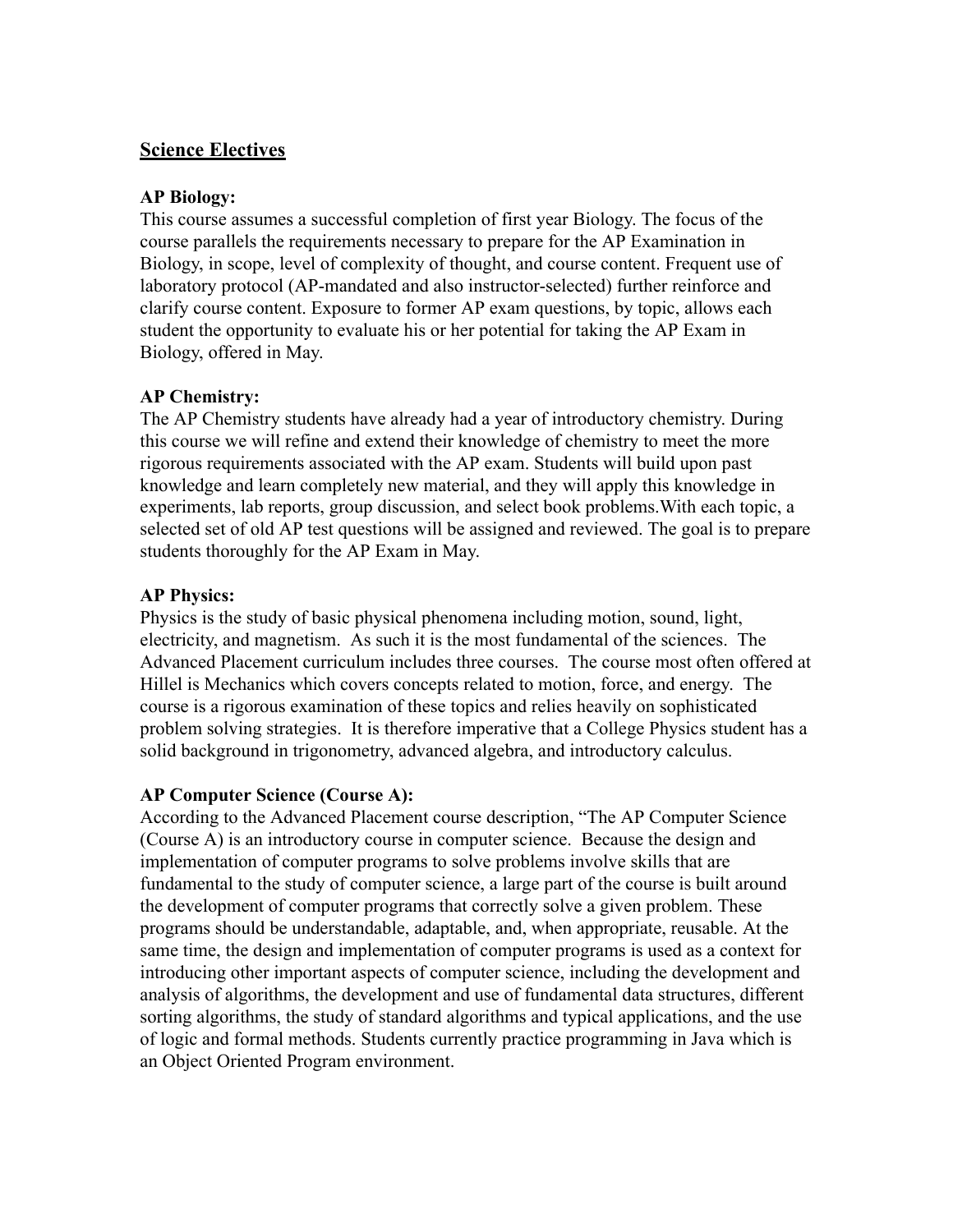# **AP Psychology:**

This course introduces the student to theories, concepts, specialties, and practices in contemporary psychology. It provides the student with knowledge about alternative areas of psychological research and applications relevant to their life experiences. Topics include: current findings about human behavior, the brain, perception, memory, emotion, consciousness, gender, personality, identity, and life-span development. The course explores key factors impacting learning, relationships, problem solving, mental illness, behavioral adjustment, and cultural/social diversity in modern society. This course thoroughly prepares students for the AP Examination in May.

## **Introduction to Conceptual Physical Science:**

Through readings, experiments, videos, and online research, students will develop an understanding of how physics, chemistry, and astronomy affect daily living. The course will include topics in mechanics, electricity and magnetism, heat, the solar system, the atom, chemical bonding, alternative sources of energy, drugs, and global warming.

## **Human Anatomy and Physiology:**

Human Anatomy and Physiology is a high honors course that introduces students to the branches of science that deal with the structure and function of the major systems of the human body. Thus, students examine morphology - how the body is organized, as well as what various parts of the body "do" and how they do it. Specific systems to be covered will include the skeletal, muscular, nervous, respiratory, and cardiovascular systems through the lens of both medicine and athletics. Students will read course texts, additional outside material, engage in guided discussions, and perform labs and a variety of hands-on activities.

# **Computer Science (CS) Principles:**

CS Principles is an optional three-credit HH course that introduces students to the foundational concepts of computer science and challenges them to explore how computing and technology can impact the world. More than a traditional introduction to programming, it is a rigorous, engaging, and approachable course that explores many of the foundational ideas of computing so all students understand how these concepts are transforming the world we live in.

#### **Computer Science (CS) Applications:**

CS Applications is an optional three-credit HH course structured around approaches to problem-solving and developing the skills to think algorithmically. The course presents an examination of some fundamental concepts of computer science and their application to everyday problems. Through a series of projects completed using G Suite applications and the Scratch IDE, students will explore how to apply the lessons of computer science to their own lives.

# **Computer Science (CS) Discoveries:**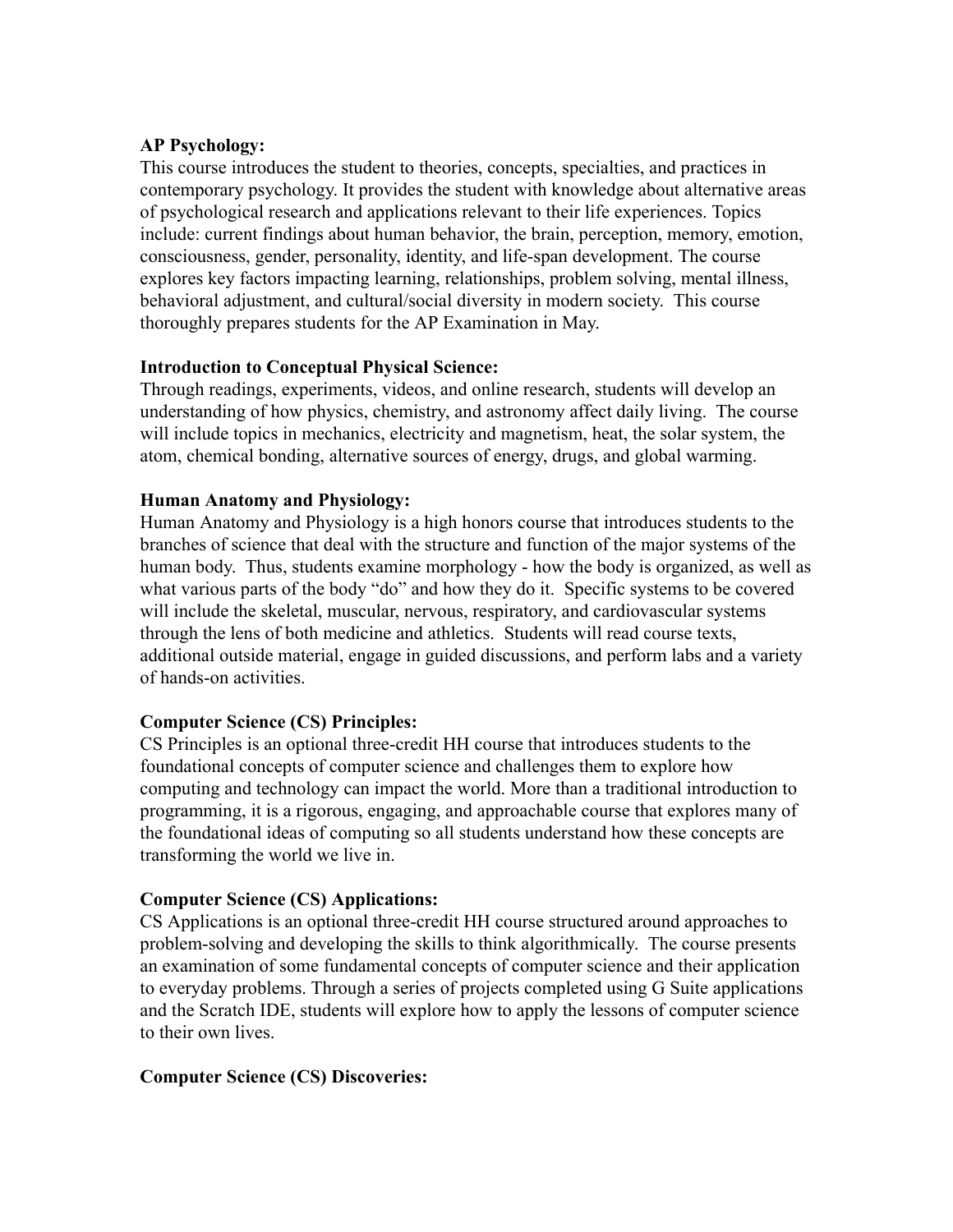CS Discoveries is a five-credit introductory computer science course that empowers students to create authentic artifacts and engage with computer science as a medium for creativity, communication, problem solving, and fun. It is designed for a student who has little to no background in CS.

#### **Excel:**

Excel is a one-credit course offered in the ninth grade. Students learn to create and edit professional-looking spreadsheets for a variety of purposes and situations. Students will be able to create their own functions and use Excel's pre-loaded functions. It also covers such skills as charting, creating analytical, financial reports, data entry, developing budgets, formatting numerical (financial, statistical, etc.) reports, creating forms, graphing, processing data, reporting, technical support, trending and much more.

# **Social Science**

#### **Ninth Grade Jewish History:**

This social studies course surveys the major events, personalities, literature and trends of the last 3700 years of Jewish history, from the period of the Avot (forefathers) through the end of the nineteenth century. We will devote roughly three months to each of the three general units of history: classical, medieval, and modern. Students will practice analyzing both primary and secondary sources in our attempt to uncover general recurring historical patterns.

#### **Tenth Grade World History:**

This social studies survey course begins with a short introduction to Prehistoric times and concludes with an analysis of the World Wars. This course traces the development of both Western and non-Western civilizations. The course analyzes the political changes, the economic development, the influence of geography on cultures, the growth of science and technology, the development and effects of the major religions in the world, and the effects of contacts between cultures. Basic skills such as reading, writing, spelling, vocabulary, chart and map reading, as well as note taking, are stressed.

#### **Eleventh Grade United States History:**

This is a social studies survey course that begins briefly with exploration and proceeds through the  $20<sup>th</sup>$  century. Emphasis in the classroom is placed on "cause and effect" where the students are expected to understand the relationship between people and events. Basic skills such as reading, writing, spelling, vocabulary, and chart and map reading are stressed.

#### **AP United States History:**

This course is meant to be the equivalent of a freshman college course and can lead to earning college credit. AP American History is a survey course that begins with the age of exploration and colonization and runs to the present day. Students should possess strong reading and writing skills along with the desire to spend much time on outside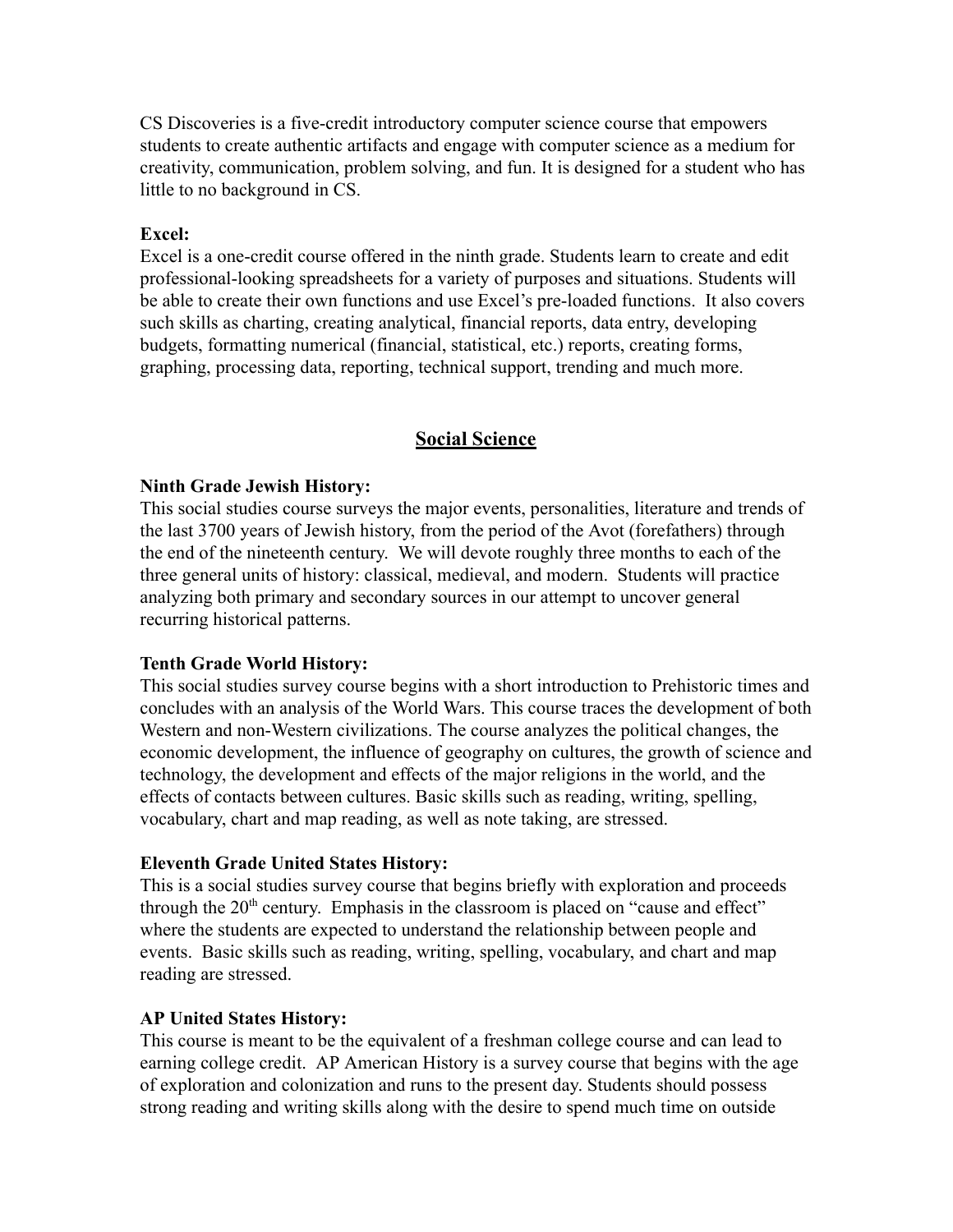reading assignments as well as research. Emphasis is placed on critical thinking skills, interpretation of primary source documents, and essay writing. Special attention is given to the document based question as well as the free response essay in preparation for the Advanced Placement exam.

# **Sephardic History:**

All students in the 11th and 12th grades will receive instruction in the area of Sephardic History in an interdisciplinary collaboration between the Judaic, Ivrit, and General Studies History departments. The purpose of this elective instruction is to acquaint and familiarize students with the rich traditions and historical arc of the Sephardic people within the context of World History and global migration patterns of the 20th century. The curriculum content is provided through a partnership with the Sephardic Heritage Museum and is based on their acclaimed documentaries entitled, "The Syrian Jewish Community".

# **Senior Social Science Electives**

# **U.S. Law and Government:**

This course will introduce students to the legal system and the structure of government. It is a survey course that will cover Lawmaking, Citizen Advocacy, the Court System, Criminal Law, Civil Law, Contracts, and Family Law. Time will also be spent studying the structure and responsibilities within the Federal government, the New Jersey State government, and the County government.

# **History of Modern Israel:**

The existence of the State of Israel is one of the most significant aspects of modern Jewish life. Our students feel deeply connected to the land of Israel and see Zionism as one of the foundations of their identity. This course will introduce a historical approach to the complex realities of Israel in the Middle East. We will begin with the early Zionist movements of the late 19<sup>th</sup> century both in Eastern Europe and in the Sephardic Jewish communities. We will study the political developments that led to the foundation of the State of Israel against the backdrop of changes in the Middle East as a result of the World Wars. Students will focus on the government of Israel as well as the social, cultural and religious institutions which shape Israeli society. We will examine the wars which Israel has faced with emphasis on the causes and the aftermath of each episode. Students will develop an understanding of the unique challenges which face the State of Israel today as well as the formidable accomplishments of its people. The course will involve a wide array of readings including primary historical sources and secondary analysis. Students will be exposed to a range of opinions which will encourage them to sharpen their own thinking about issues. Most important, our goal is to help our students to become educated and critical observers of current events in the Middle East and to acquire the tools to continue to study this important aspect of Jewish History.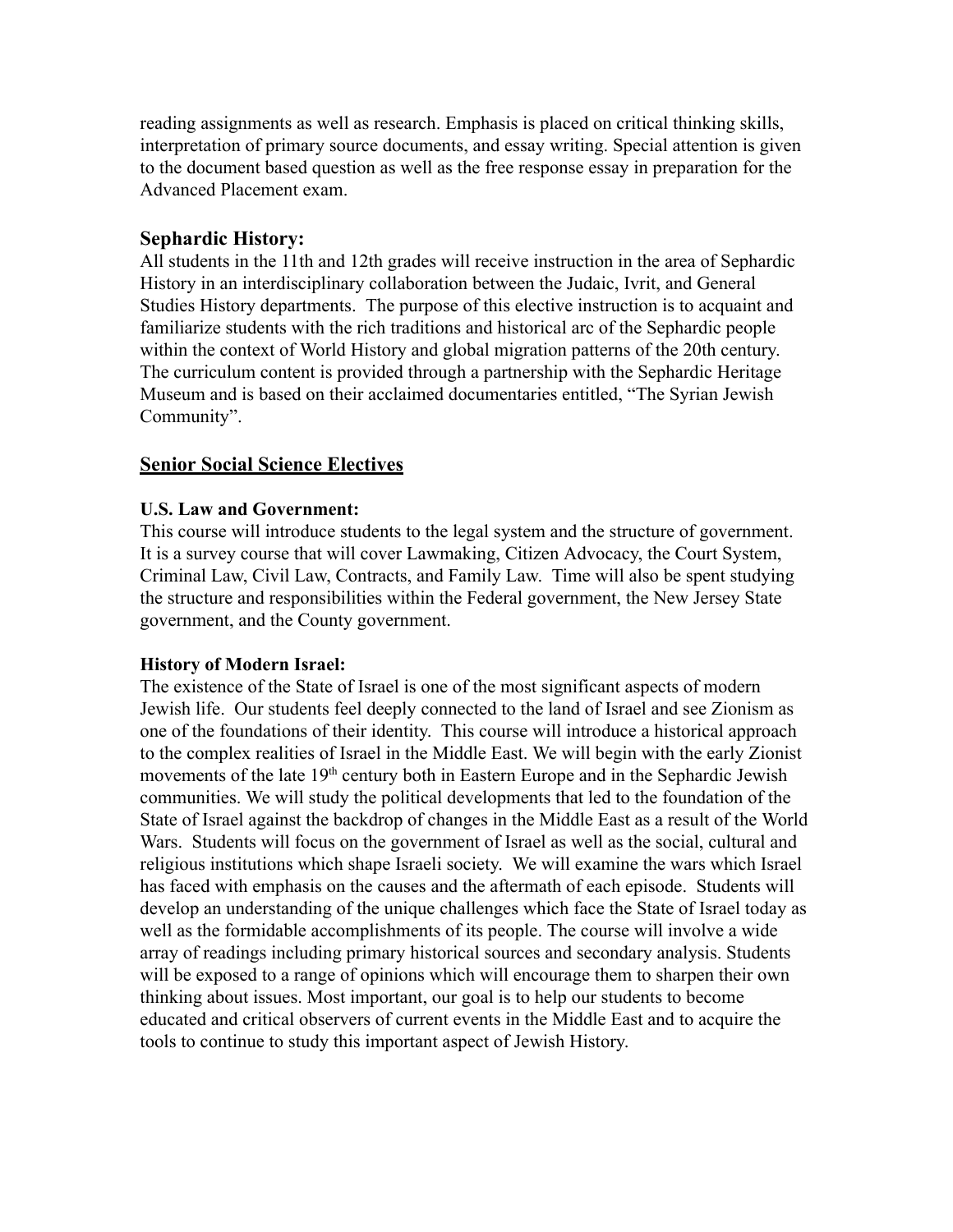#### **Art History:**

This course serves as an introduction to the histories of art in Western Europe and the Ancient Near East from the Paleolithic to the present day. Throughout civilization art has been the medium to express a wide range of human feelings and spiritual beliefs. The goal of this course is to illuminate the societies and ideas from which these feelings and ideas emanate.

We will examine the traditions of Greece and Rome as well as the developments in the art and civilization of Western Europe. We will explore the influences each century has had upon art. In every society art has a special place: it is a form of communication which is part imagination, part science and part magic. We will see how art has survived and study its metamorphosis through the ages.

## **Introduction to American Cinema: The Golden Age and Beyond:**

Students who have completed three years of science may choose to take this course as a senior elective. Students will study classic American films from the 1920's to the 1980's. We will begin the year by watching silent films by Charlie Chaplin, including *Modern Times* and *City Lights* , before moving into an in-depth study of Frank Capra and Orson Welles. Students will then analyze several dozen films from the 1940's and 1950's including classics such as *Casablanca* , *Sunset Boulevard* , and *On the Waterfront* . Seniors will end the year with an Alfred Hitchcock film festival where we will study the master director's work in great detail. The film class also includes an emphasis on analytical writing. For every three films that we watch students will complete a short paper that explores specific topics in detail.

# **AP Government and Politics: United States:**

This AP course will give students an analytical perspective on government and politics in the United States. The course includes both the study of general concepts used to interpret U.S. government and politics and the analysis of specific examples. It also requires familiarity with the various institutions, groups, beliefs, and ideas that constitute U.S. government and politics. Students will become acquainted with the variety of theoretical perspectives and explanations for various behaviors and outcomes. Students will learn important facts, concepts, and theories pertaining to U.S. government and politics. Students will also be able to understand typical patterns of political processes and behavior and their consequences (including the components of political behavior, the principles used to explain or justify various government structures and procedures, and the political effects on these structures and procedures). Students will also be able to analyze and interpret basic data relevant to U.S. government and politics (including data presented in charts, tables, and other formats).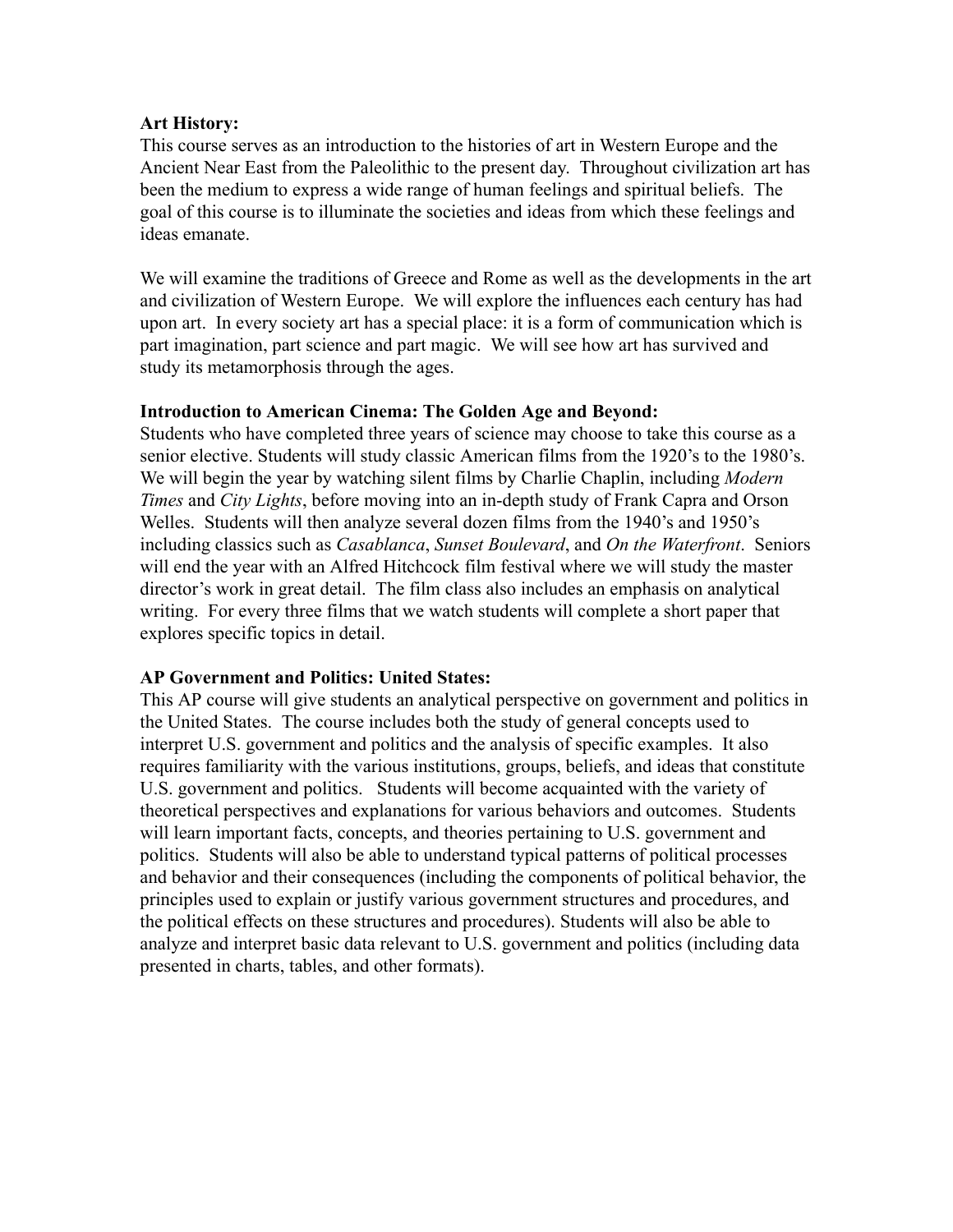# **Business and Finance**

#### **Introduction to Finance I**

The introductory business and finance course is designed for students to gain an understanding of the basic concepts of personal finance. Financial literacy is an essential skill necessary for navigating the economic forces that affect nearly every aspect of adult life. The course will introduce students to the key indicators of the U.S. economy in order that they might become more cogent of the financial world. The course will also explore investments and different types of investments, as well as the role of decision making. Familiarity with terms such as interest, checking, budgeting, assets, bonds, etc., will allow students to achieve a greater sense of how the economy functions and set more purposeful goals for their own economic futures.

#### **English**

#### **Ninth Grade/Genre Studies:**

All sections of freshman English will introduce students to the study of major literary genres including: poetry, fiction, non-fiction, drama, and epic poetry. Students will become close readers of texts and delve beyond the practices of basic comprehension in order to gain a deeper understanding and appreciation of literature. In their studies, students will be introduced to a variety of literary terms and techniques through a range of rigorous texts including classics such as *Macbeth and The Odyssey,* as well as other novels, such as *Lord of the Flies* , *Animal Farm* , and *A Separate Peace.* Poetry and short story units cover such authors as Emily Dickinson, William Shakespeare, James Thurber and Edgar Allen Poe.

The objectives of this course are to improve writing and communication skills, to develop strategies for reading comprehension and to develop critical and creative thinking. Each section adapts to the level of mastery and concentration of its students; each includes grammar, vocabulary, classic and contemporary literature, summer reading, writing proficiency and learning to support a thesis statement, with an emphasis on learning to organize cohesive and unified paragraphs for short essays.

#### **Tenth Grade/American Literature:**

All sections of sophomore English will complete a survey of American literature from its origins to the present. Major authors include: Hawthorne, Emerson, Thoreau, Dickinson, Whitman, Hemingway, Hansberry, Fitzgerald and many others. Students will read novels, short stories, poetry, drama, and nonfiction. All sections will also read selections from a range of nonfiction texts and articles.

The objectives of this course are to improve writing and communication skills, to develop strategies for reading comprehension and to develop critical and creative thinking. Each section adapts to the level of mastery and concentration of its students; each includes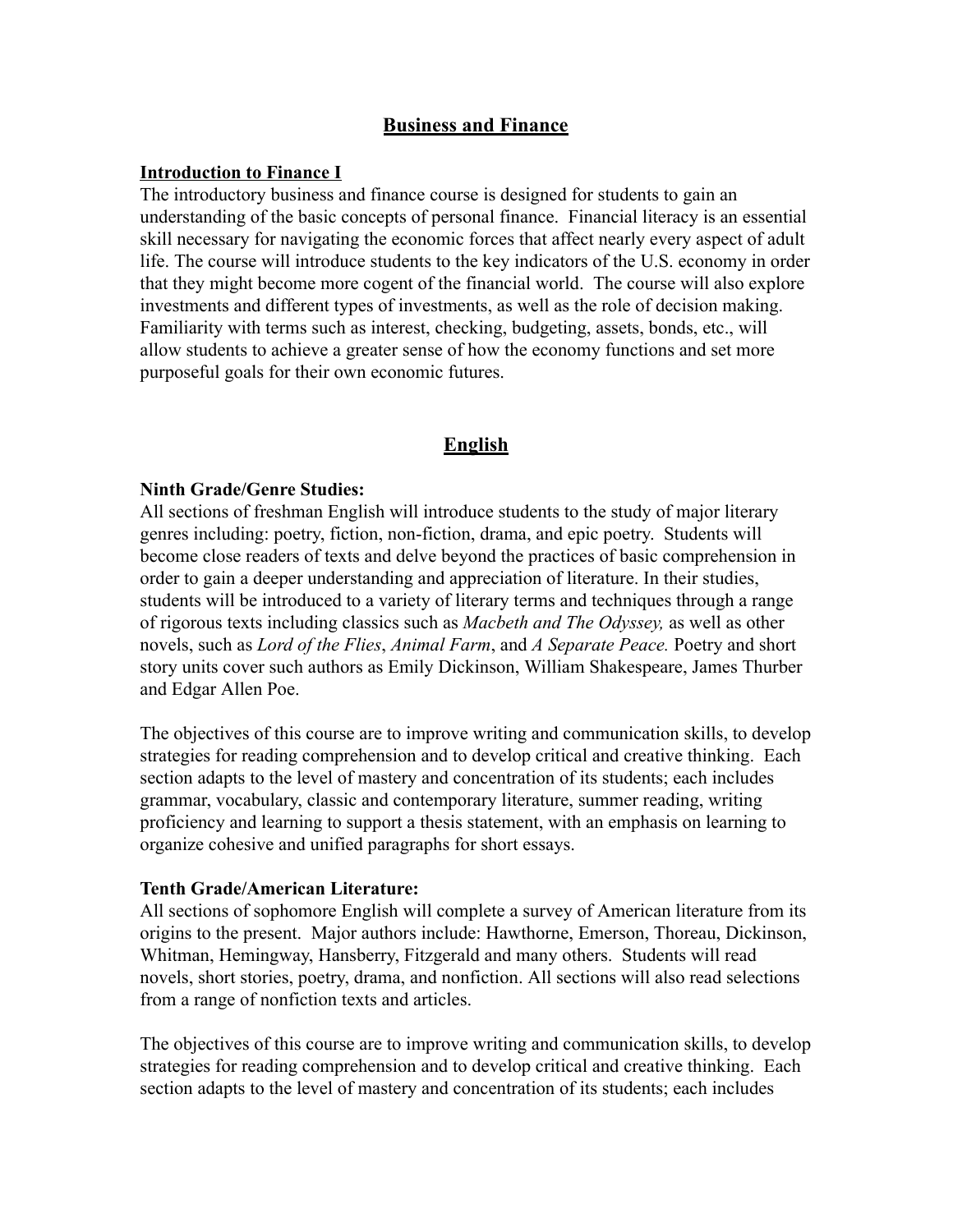grammar, vocabulary, classic and contemporary literature, summer reading, writing proficiency and learning to support a thesis statement, with an emphasis on learning to organize cohesive and unified paragraphs for academic essays.

#### **Eleventh Grade/British and World Literature:**

Eleventh grade English is a survey of the great works of British literature and classic literary texts in translation. All students will have the opportunity to read a wide range of literary greats, from Sophocles and Chaucer, to Shakespeare, Swift, Tolstoy, and many more. Students will engage in a close analysis of poetry, drama, and prose and gain an increased familiarity with the ways that the Western canon addresses questions about fate, human frailty, the concept of the hero and the heroic quest. All sections will study historical shifts as they play out in literary texts between the Renaissance and the Modern age. Students will also read selections from a range of nonfiction sources. Each student will deliver an oral presentation and complete an MLA research paper.

The writing objectives of this course include: the organization of cohesive paragraphs and essays in preparation for college admission testing (which includes the new format of the SAT), the development of test taking strategies, the exploration of themes and literary devices, the broadening of vocabulary, and the use of critical reading and research skills to develop a literary analysis based on classic authors. Each section adapts to the level of mastery and concentration of its students; each includes: grammar as necessary, vocabulary, classic and contemporary literature, summer reading, and skills and practice necessary for college admission testing and the college application essay.

#### **Eleventh Grade/AP English Language and Composition:**

The AP Language class at Hillel Yeshiva high school will focus primarily on analyzing the use of rhetoric in a wide variety of nonfiction writing. We will study nonfiction as a major literary art form and apply the same analytical rigor that we use in the study of fiction, drama, and poetry. According to the 2011 AP English Course Description, "An AP Course in English Language and Composition engages students in becoming skilled readers of prose written in a variety of periods, disciplines, and rhetorical contexts, and in becoming skilled writers who compose for a variety of purposes." Our nonfiction readings will cover a wide variety of topics including, but not limited to, politics, nature, popular culture, sports and fitness, and gender among many others. Our readings will be drawn from The Language of Composition: Reading, Writing, and Rhetoric, which has been specifically designed for AP Language Courses. We will also read extensively from the editorial and op-ed pages of the *New York Times* and the *Wall Street Journal* . All AP Language students will complete op-ed/editorial assignments that will be kept in their journals.

Perhaps most importantly, students will develop their own writing skills through a wide variety of essay assignments. Students will complete a composition for each of our twelve themed units. Many of these will be 40 minute timed writings taken from past AP Language Exams, and at least four will be take-home assignments that will expose students to expository, analytical, and argumentative writing.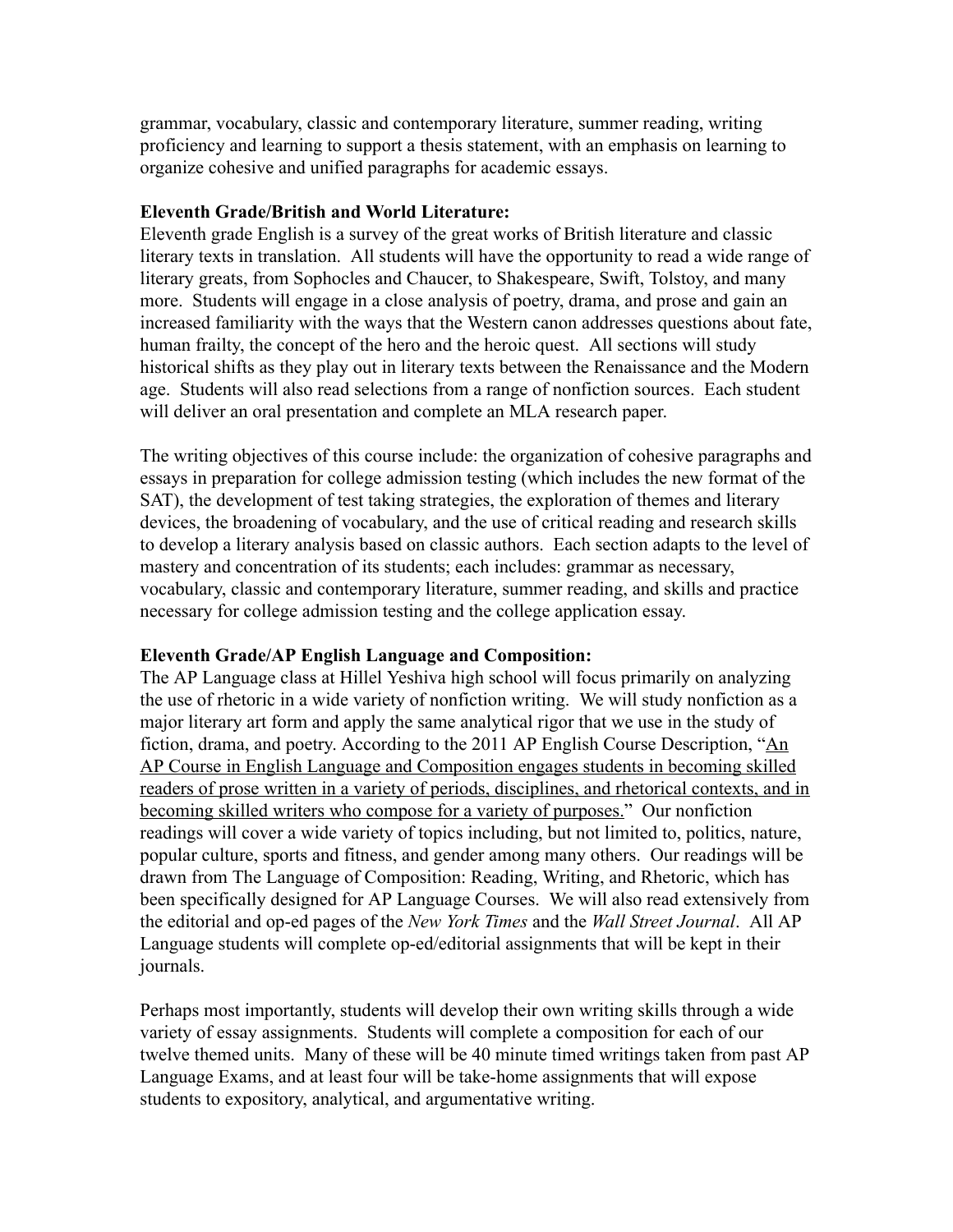The objectives of this course are to continue to organize cohesive paragraphs and essays in preparation for college admission testing and college application essays, to reinforce students' test-taking strategies, and to use critical reading and research to develop literary analysis skills. Each section adapts to the level of mastery and concentration of its students; each includes: grammar as necessary, vocabulary, classic and contemporary literature, summer reading, and skills and practice necessary for the college application essay and college admissions.

# **Senior English Electives**

#### **World Literature:**

The 12th grade World Literature elective introduces students to both classical and modern texts spanning a wide array of historical and cultural sources. Major authors will include Homer, Sophocles, Shakespeare, Kafka, Ibsen, and Tolstoy, among many others. Students will also be introduced to major literary cultures and historical and intellectual time periods, including the Greeks and Romans, the Middle Ages, the Renaissance, the Enlightenment and Modernism. Students may also read selections from major western philosophers including Plato and Aristotle. All sections will also read weekly selections from either the Wall Street Journal Classroom Edition or the New York Times. Each Student will also give an oral presentation and complete an MLA research paper.

The objectives of this course are to continue to organize cohesive paragraphs and essays in preparation for college admission testing and college application essays, to reinforce students' test-taking strategies, and to use critical reading and research to develop literary analysis skills. Each section adapts to the level of mastery and concentration of its students; each includes: grammar as necessary, vocabulary, classic and contemporary literature, summer reading, and skills and practice necessary for the college application essay and college admissions.

#### **Twelfth Grade /AP Literature and Composition:**

AP English Literature students will complete intensive sections of poetry, drama, and fiction. Students will also complete bi-weekly timed writing assignments, and weekly literary vocabulary quizzes in preparation for the literature examination in May. Students who excel on the AP examinations may be eligible for college credit in the fall.

Major authors often include Sophocles, Shakespeare, Orwell, Kafka, Austen, Dickens, Ibsen, and Tolstoy, among many others. Students will also be introduced to major literary cultures and historical and intellectual time periods, including the Greeks and Romans, the Middle Ages, the Renaissance, the Enlightenment and Modernism. Students may also read selections from major western philosophers including Plato and Aristotle. All sections will also read selections from a variety of non-fiction sources including the *New Yorker* , the *Wall Street Journal* and the *New York Times* .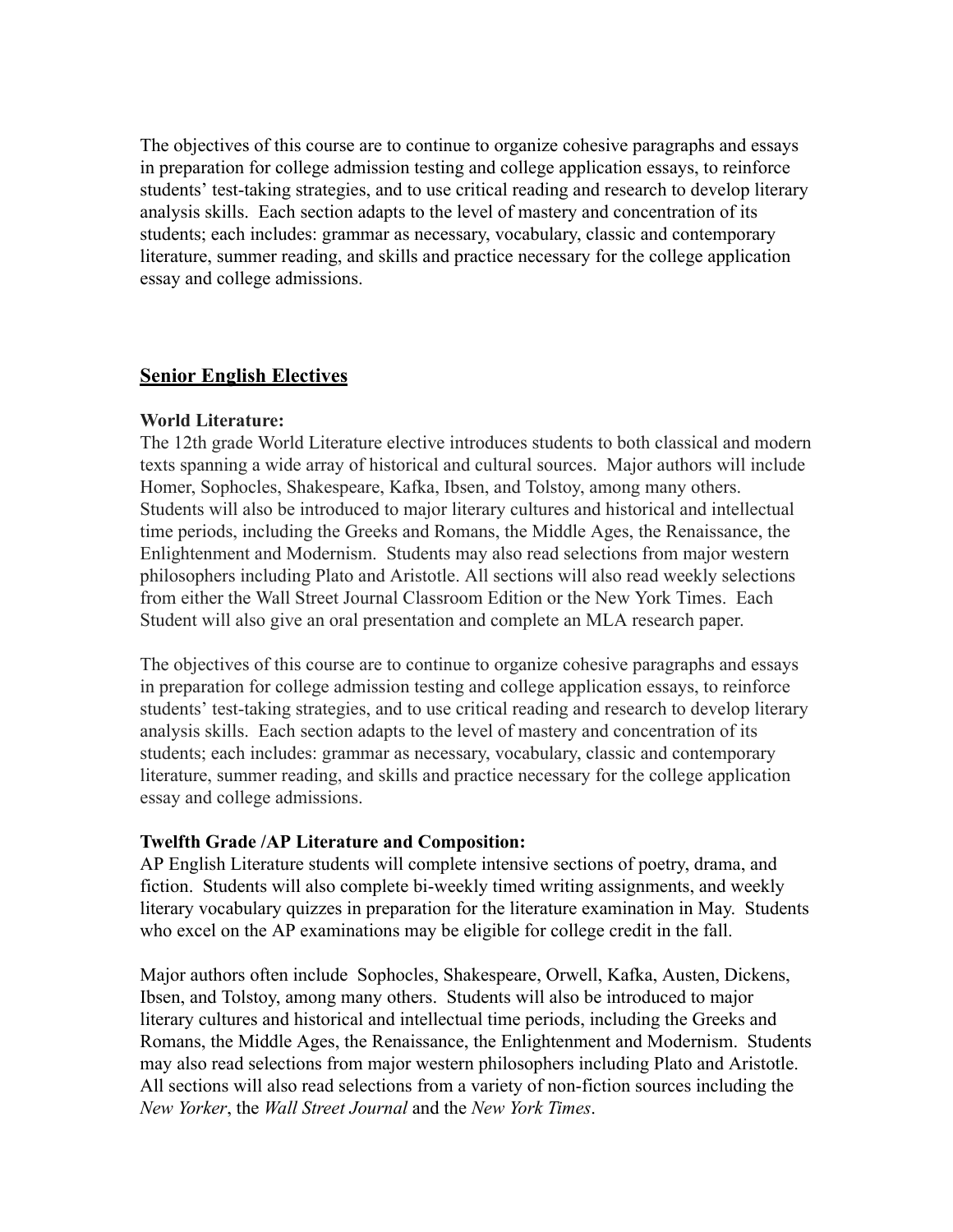The objectives of this course are to continue to perfect writing skills in preparation for college admission, to perfect students' test-taking strategies, to use critical reading and research to develop literary analysis skills based on World authors. This section is taught on an intense and advanced level and includes perfection of grammar and vocabulary, extensive reading and analysis of classic and contemporary literature, summer reading, skills and practice necessary for the college application essay, and most importantly, preparation for the Advanced Placement Literature and Composition examination. Additionally, each student will give an oral presentation and complete an MLA research paper.

#### **Literature and Film of the Holocaust:**

Most students in America and Europe today are required to learn about the Holocaust, and for most this means viewing a film and reading a memoir, diary, or story. But how can a piece of writing or film effectively convey any aspect of the incredibly complex event we refer to as the Holocaust?

In Literature and Film of the Holocaust, we will read, view, and discuss how authors and directors have struggled with representing the Holocaust in both mediums. We will read authors such as Primo Levi, Elie Wiesel, and Charlotte Delbo. We will also view several short and full length films ranging from some of the first attempts by European directors to detail the Holocaust through modern day Hollywood efforts.

Literature and Film of the Holocaust is a writing intensive course. Students will keep a daily journal throughout the year and use it to respond to readings, films, and discussions. Research essays assigned throughout the year will be project-based and published on the course web site. Critical thinking, editing, proofreading, vocabulary building, researching, journaling, and summer reading are all fundamental components of the course.

#### **The Ethics of Entrepreneurship:**

The 12th grade Business Literature English Elective is offered at the Honors and High Honors levels and offers the opportunity for students to learn about the world of business and entrepreneurship through the lens of reading nonfiction texts newspaper and web articles, films and lectures from guest speakers. We will analyze, and examine, the world of enterprise and corporations, the ethics of business and how to create, and present, a business plan and pitch deck. The year will begin with exploring influential American Industrial Revolution business leaders, such as Carnegie and Rockefeller, and comparing and contrasting them to the industry vanguards of today, including Warren Buffett, Jeff Bezos, Oprah Winfrey and Joanna Gaines. We will often reference and incorporate the foundational principles from in our summer text, *How to Win Friends and Influence People*, and decide how to apply the classic concepts to our digital world, personal lives and future professional lives. Select History Channel documentaries and the film, *Moneyball,* will provide visual support for key concepts and lessons. Improved public speaking and ease of communication is also a key goal of the course and each student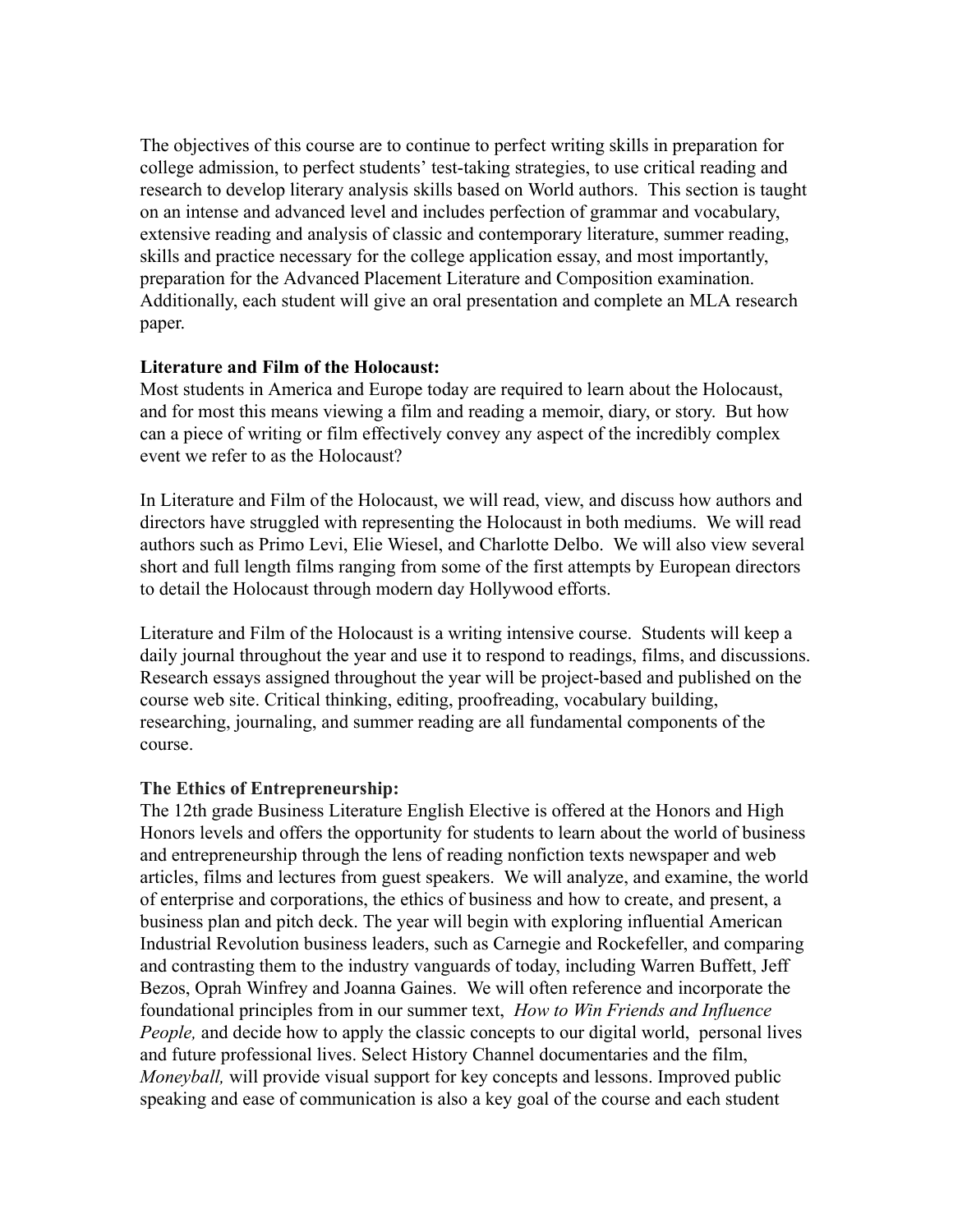will develop a business, or product, plan and present his/her plan to a live audience. Reflective and analytical writings will include a daily journal, essays, research projects, a portfolio of "Best ideas" and the final presentation.

#### **Shakespeare:**

The 12<sup>th</sup> grade Shakespeare elective, *The Lighter Side of Shakespeare*, focuses primarily on the most influential comedies of William Shakespeare and on the larger cultural context of England in the late  $16<sup>th</sup>$  and early  $17<sup>th</sup>$  centuries. No writer has influenced Western thought, philosophy, and literature as much as William Shakespeare. Over three hundred years of criticism, ranging from Samuel Johnson to Harold Bloom anoint William Shakespeare as a premiere intellectual force among all writers; Johnson writes that Shakespeare teaches us to understand human nature. Shakespeare study among high school curriculums is often limited to a few select tragedies, thus this elective course will augment the traditional study of Shakespeare by delving into his comedies. Key course texts include *Much Ado About Nothing, The Merchant of Venice, The Taming of the Shrew, Love's Labour's Lost, A Comedy of Errors, Twelfth Night, and Midsummer Night's Dream.* Active, theatrical reading aloud of the plays, critical viewing of various classic and modern film and stage interpretations of the plays, and analytical writing on a variety of related topics will be a significant portion of the class work. Creative ventures such as oral presentations, memorizations, and modified one-act performances will also highlight our class focus on the plays as dramatic arts. Course questions and topics include: Shakespeare's use of the communal nature of audience laughter, distinctions between "real" and "fake" romantic love as depicted in the comedies, and Shakespeare's use of irony to delight, horrify, and instruct. We will consider Shakespeare's vocabulary, lyrical qualities, and characters in order to foment an understanding of his universal appeal and considerable cultural influence.

# **Writing**

Hillel Yeshiva has a three year writing requirement for all of its students. During the freshman and sophomore years, students enroll in Writing Workshop, a course that focuses on the following:

#### **Writing Workshop:**

Course goals:

- To identify students whose writing skill level demonstrates the need for developmental instruction
- To develop and enhance the skills that allow students to think critically and communicate information and ideas clearly and in written form
- To understand the communication process from an audience's perspective
- To learn that revision is a necessary part of the writing process

By reading selected essays and writing about what they read, students learn

- To state and develop a point about a topic so that a reader can understand it
- To avoid plagiarism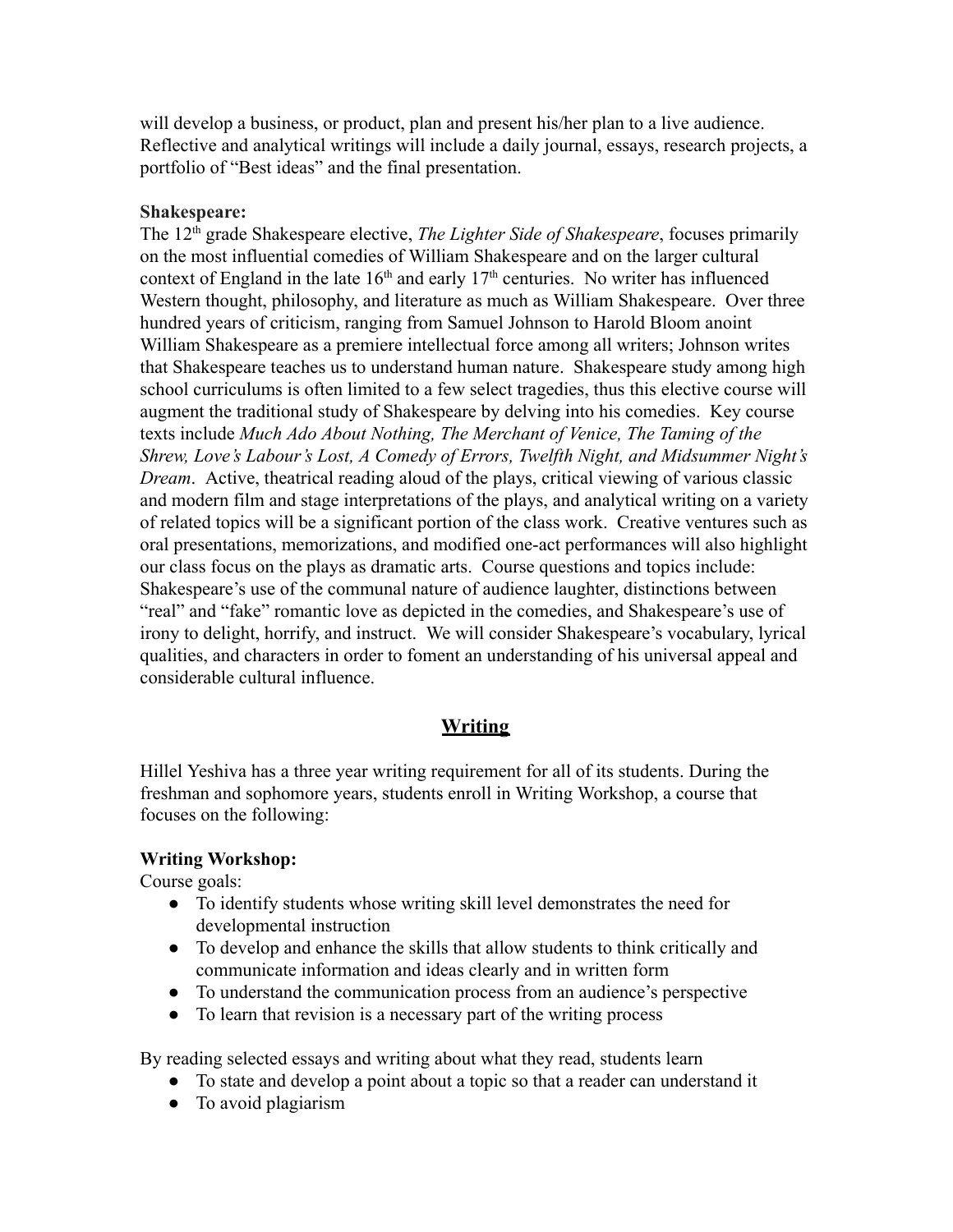- To practice writing with a specific audience and purpose in mind
- To organize ideas into effective paragraphs
- To write effective sentences, correct punctuation, vocabulary, spelling, and capitalization
- To share writing with others—workshop and peer review
- To accept and offer constructive criticism

The various essay modes are explored: narrative, descriptive, definition, compare and contrast, argumentative/persuasive, cause and effect, and an MLA documented research essay. Additionally, students practice writing timed essays (to prepare for the writing portion of the SAT).

# **Writing Electives**

During their junior year students may choose one of the following writing electives:

# **Contemporary Topics in Debate and Writing:**

Contemporary Topics in Debate and Writing is designed to introduce each student to the landscape of modern discourse by developing and refining the skills of critical reading, careful construction of argument, and oral and written presentation of argument. We will examine the most fundamental current events topics of the day in order to become more eloquent and knowledgeable about our world. By assuming a critical mindset, we will practice examining a topic from multiple points of view and honing the requisite practices to become confident and clear public speakers. Success in the course will be determined by attaining a greater understanding of complex issues, learning through dialogue with peers, writing with clarity and force, and participating in organized debates. Students will be required to exercise a high level of analytical thinking and writing on assigned topics and will be responsible for attaining a level of fluency with people, places, and issues in the news. Although the course will have no midterm or final exam, there will be tests, essays, quizzes, and graded debates.

# **Creative Writing:**

The Creative Writing Elective will introduce students to the fundamentals of fiction, poetry, and nonfiction with an emphasis on narrative genres, elements of style, and developing theme. Each student will have the opportunity to read selected texts, to compose original texts, to receive detailed feedback on their work, and to offer careful, thoughtful critique to others. The course will balance interactive workshop time with time for students to develop and revise their own pieces. All participants are encouraged to develop a daily writing practice, to approach assignments willingly, and to strive to better every aspect of their craft. Prepare to be inspired and to inspire others through the written word!

# **Writing Lab:**

Students may make an appointment or drop by at any time for extra help with writing. The English department is happy to work with you on any school writing assignment or with writing your college application essay. Whether a student is struggling with starting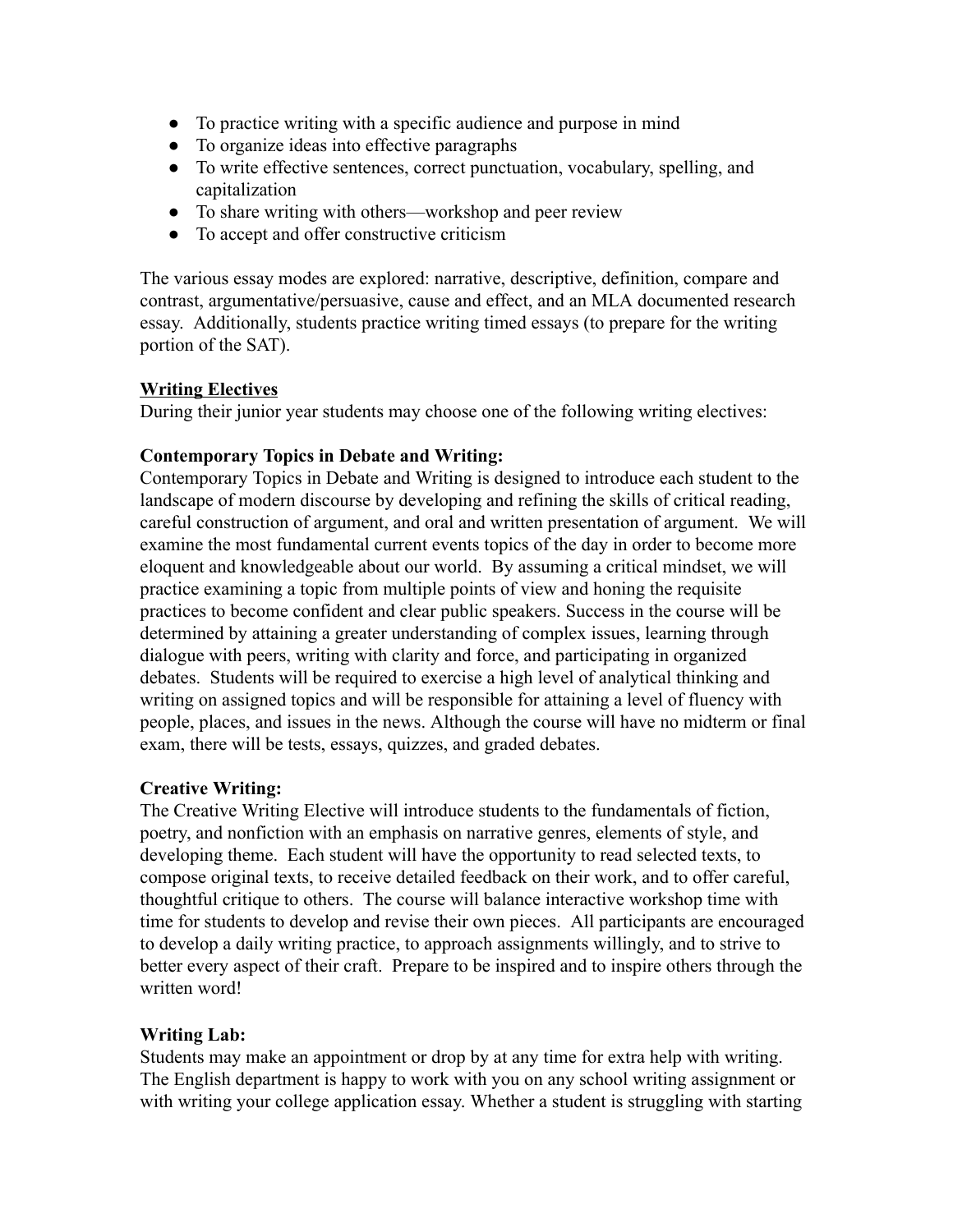an assignment or putting the final touches on a masterpiece they should feel free to stop by. Check with your English teacher for meeting times and location.

# **Ivrit**

Hillel Yeshiva's Ivrit program is based on the Neta-Cet Bishvil Ha-Ivrit program - a comprehensive, cutting edge program designed for High School students. It is a dynamic Hebrew language curriculum created by Hebrew language curriculum specialists from Hebrew University in Jerusalem and Cet curriculum developers in Israel.

Conceived to fill the need for sequential and continuous Hebrew language curriculum for American teenagers, the vivid and appealing materials are filled with challenging, relevant content. The curriculum and materials encourage an ongoing and dynamic interaction between content, linguistics, and skill development

We believe that:

- Hebrew is best taught by applying modern methods of second language teaching to the richness of Jewish and Israeli sources, so that students develop a connection to the Jewish people and culture, history and values through its language.
- Hebrew should be taught by teachers who have been professionally trained in the teaching of Hebrew as a second language and are knowledgeable in Hebrew linguistics and literature.
- Hebrew is best learned when:
	- 1. It is taught in its linguistics, cultural and spiritual context with concrete reference to Hebrew of different periods: Biblical, Rabbinic, Medieval, Enlightenment, and Modern.
	- 2. Students are immersed in a wide range of genres, including Biblical texts, Midrashim, prose, poetry, news, scientific articles, e-mail and Israeli slang.
	- 3. Teaching methods consistently integrate the four language skills: reading, writing, listening and speaking.
	- 4. Linguistics activities are challenging, demanding and relevant to the ages and interests of the students, and to their prior education and intellectual skills.

#### **Curriculum Levels and Materials:**

Alpha Neta – a Mechina level book that introduces 20 Israeli children of differing ages and interests, whose voices invite students into a first encounter with the Hebrew language.

Advanced Beginner – books 1 - 10 Intermediate – books  $11 - 20$ Advanced - books 21 – 25